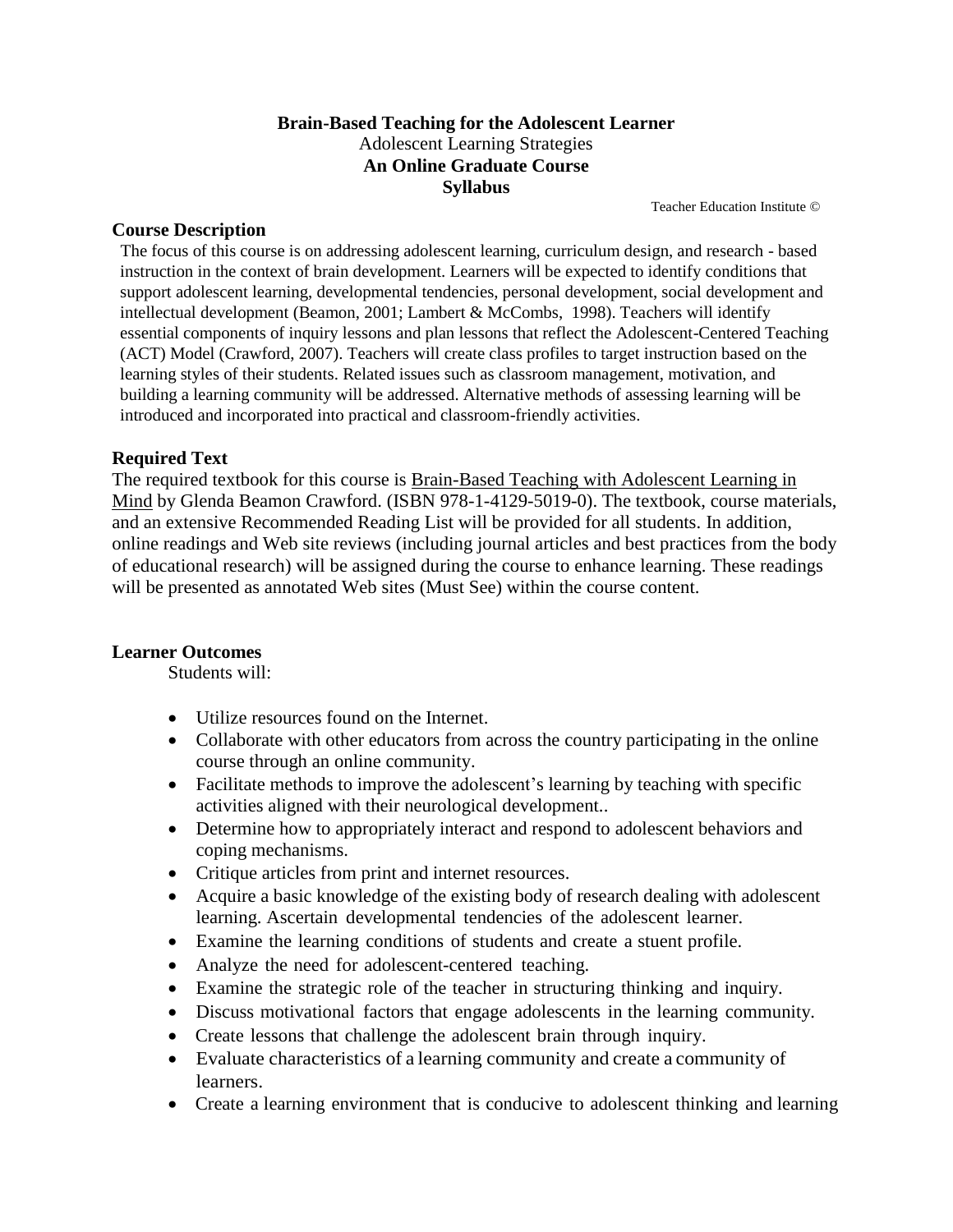while meeting personal, intellectual and social needs of learners.

- Utilize technology appropriately as a tool to enhance student thinking and learning.
- Design integrated lessons to deepen content and promote transfer of knowledge.

### **Curriculum Design**

The instructor systematically presents a series of major assignments, requiring the reading, understanding, and application of content presented in the text and the required Web references. Each concept acts as a building block to form a basic understanding of adolescent learning, which teachers will integrate into lesson plans, classroom strategies and best practices. This is a forty-five hour, three credit graduate level course completed over a thirteen-week period. Modules One through Ten will be completed according to the posted schedule. The final integrated assignment will allow two weeks for completion; all others are scheduled at one week intervals.

## **Hardware & Computer Skills Requirements**

Computer and Internet access required. Students must have regular access to a computer and be able to use computer skills to successfully complete this course. Many problems instructors and students run into stem from mis-configured browsers, incorrect software versions, pop-up blockers, and other issues. Most of these issues can be prevented by performing the browser tune up before the course or once a problem arises. Often students find it easier to use *Mozilla Firefox*, *Google Chrome*, or *Safari* rather than Internet Explorer; for some applications Internet *Explorer* may work well.

### **Student Requirements**

- 1. Actively participate in all Forum discussions.
- 2. Online submissions must be on time, complete and scholarly.
- 3. Complete all readings and reflection assignments.
- 4. Complete all Web readings..
- 5. Students are required to complete all course work assignments including a culminating course project, on the due dates posted.

### **Course Evaluation**

| <b>Assignment</b>    | <b>Points</b><br>25 | <b>Grading Scale</b> |   |
|----------------------|---------------------|----------------------|---|
| Forum Participation  |                     | 100-93               |   |
| Assignments          | 55                  | 92-85                | В |
| <b>Final Project</b> | 20                  | 84-77                |   |
| <b>Total Points</b>  | 100                 |                      |   |

### **Student Academic Integrity**

Participants guarantee that all academic class work is original. Any academic dishonesty or plagiarism (to take ideas, writings, etc. from another and offer them as one's own), is a violation of student academic behavior standards as outlined by our partnering colleges and universities and are subject to disciplinary action.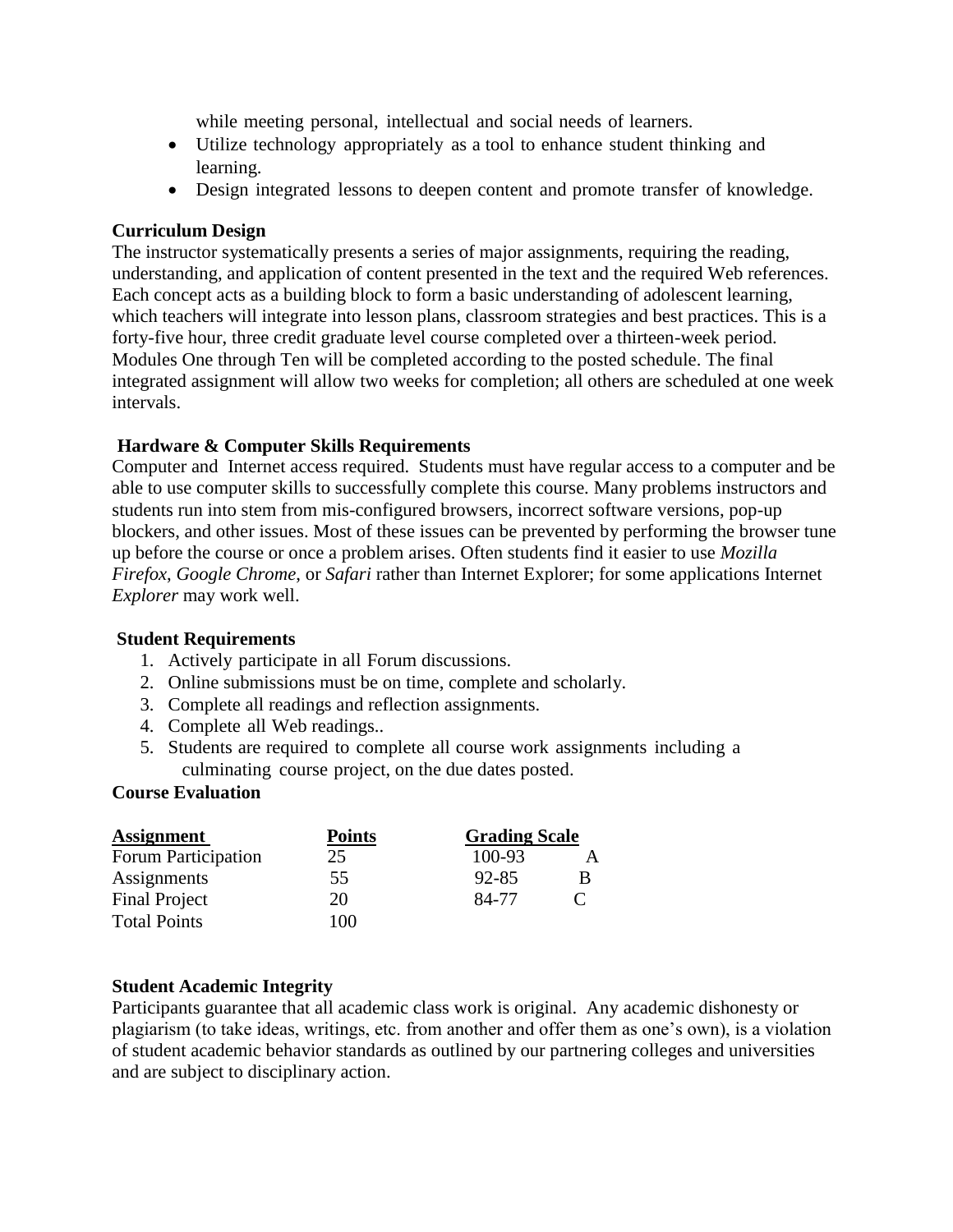## **Course Schedule**

#### **Module One: Developmental Tendencies of the Adolescent Learner** Content:

- 1. Attendance, course materials distribution
- 2. Instructor introduction
- 3. Member introductions and individual and group expectations
- 4. Establishing class rules and expectations
- 5. Course sessions, resources and requirements
- 6. Creating a Professional Learning Community
- 7. Introduction to Adolescent Learning Strategies
- 8. Assignment

### **Module Two: Examine Adolescent Learning Conditions and Create Class Profile** Content:

1.Self- Assessment Learning Style 2.Students learning styles inventory 3.Students Learning Community 4.Instructional Strategies 5.Assignment

#### **Module Three: Analyze the need for adolescent-centered teaching** Content:

- 1. Social Interactions
- 2. Group Dynamics
- 3. Instructional implications
- 4. Assignments

## **Module Four: Examine the strategic role ofthe teacher in structuring thinking and inquiry**

Content:

- 1. From teacher to facilitator
- 2. Questioning Techniques
- 3. Inquiry based instruction
- 4. Checking for understanding
- 5. Assignments

## **Module Five: Motivational factors that engage adolescents in the learning community**

Content:

- 1. Building on student strengths
- 2. Giving students ownership of learning
- 3. Motivation that Works
- 4. Assignments